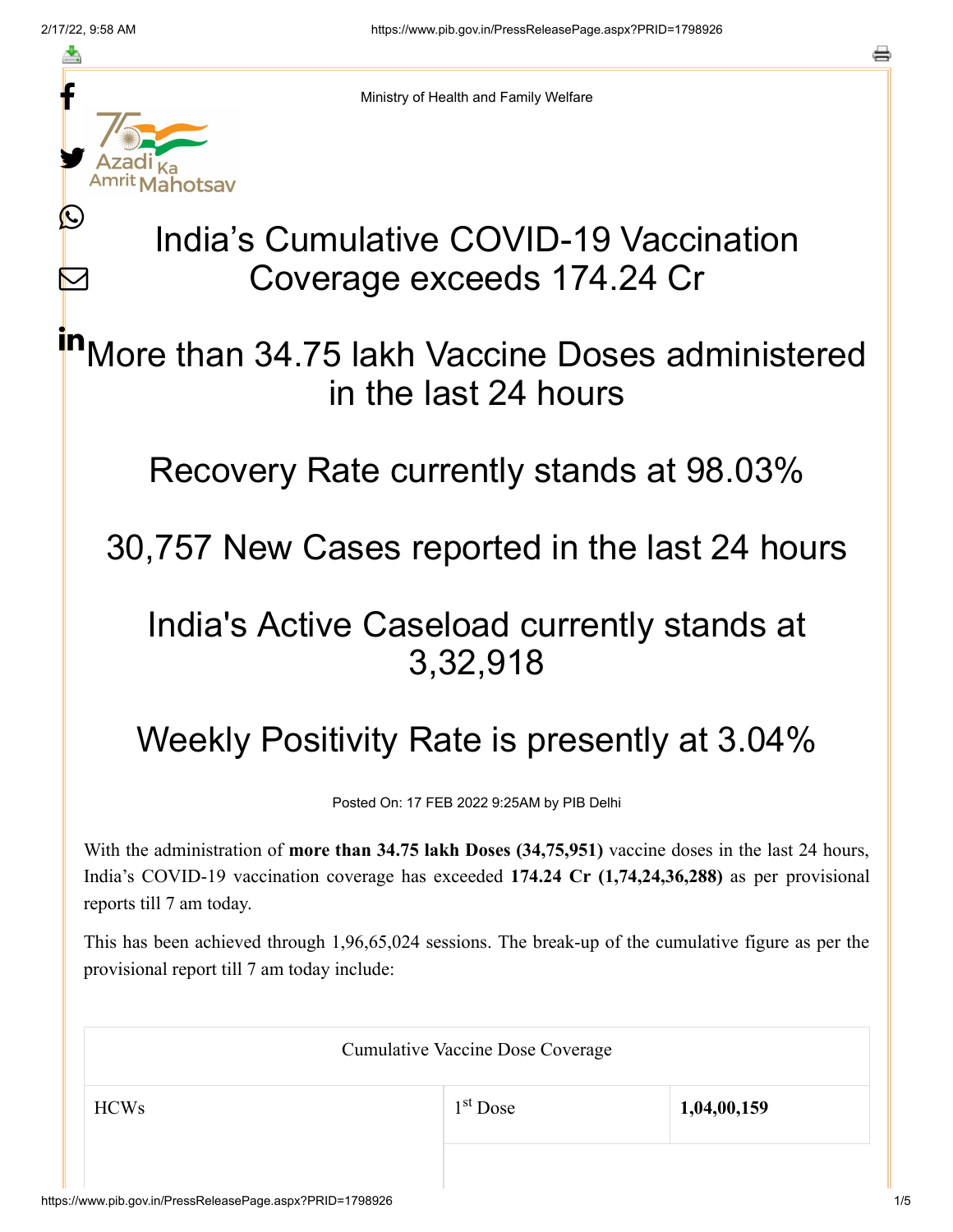| f<br>$\mathbf{\Omega}$ |                        | $2nd$ Dose             | 99,43,533       |
|------------------------|------------------------|------------------------|-----------------|
|                        |                        | <b>Precaution Dose</b> | 39,73,202       |
|                        | <b>FLWs</b>            | $1st$ Dose             | 1,84,06,721     |
|                        |                        | $2nd$ Dose             | 1,73,99,323     |
|                        |                        | <b>Precaution Dose</b> | 56,45,765       |
| in                     | Age Group 15-18 years  | 1 <sup>st</sup> Dose   | 5,29,34,308     |
|                        |                        | $2nd$ Dose             | 1,85,46,964     |
|                        | Age Group 18-44 years  | 1 <sup>st</sup> Dose   | 54,93,92,751    |
|                        |                        | $2nd$ Dose             | 43, 13, 46, 193 |
|                        | Age Group 45-59 years  | 1 <sup>st</sup> Dose   | 20, 18, 76, 954 |
|                        |                        | $2nd$ Dose             | 17,73,80,069    |
|                        | Over 60 years          | $1st$ Dose             | 12,60,75,411    |
|                        |                        | $2nd$ Dose             | 11,05,08,628    |
|                        |                        | <b>Precaution Dose</b> | 86,06,307       |
|                        | <b>Precaution Dose</b> |                        | 1,82,25,274     |
|                        | Total                  |                        | 1,74,24,36,288  |

**67,538** patients have recovered in the last 24 hours and the cumulative tally of recovered patients (since the beginning of the pandemic) is now at **4,19,10,984.**

Consequently, India's recovery rate stands at **98.03%.**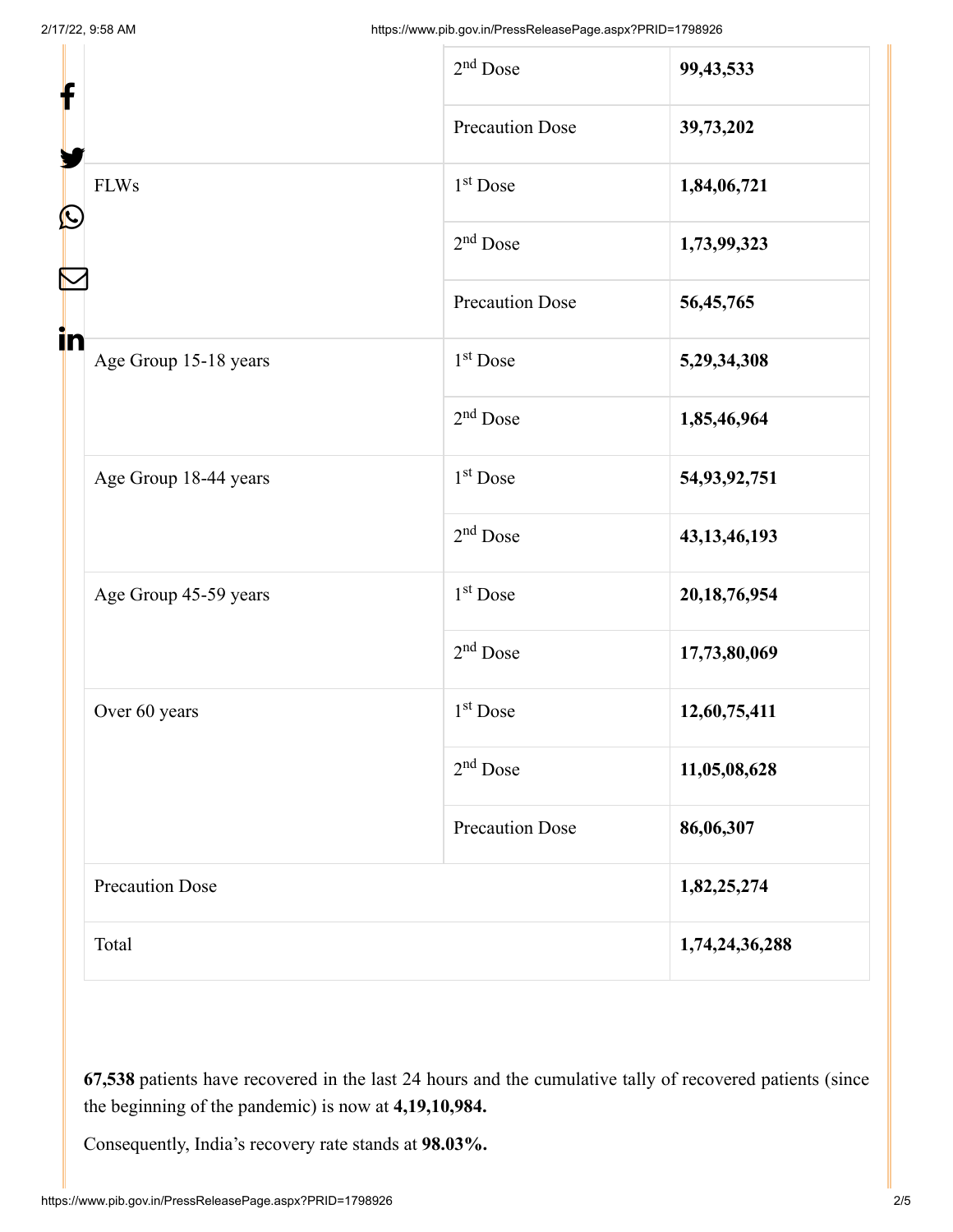

#### **30,757 new cases** were reported in the last 24 hours.



India's Active Caseload is presently at **3,32,918.** Active cases constitute **0.78%** of the country's total Positive Cases**.**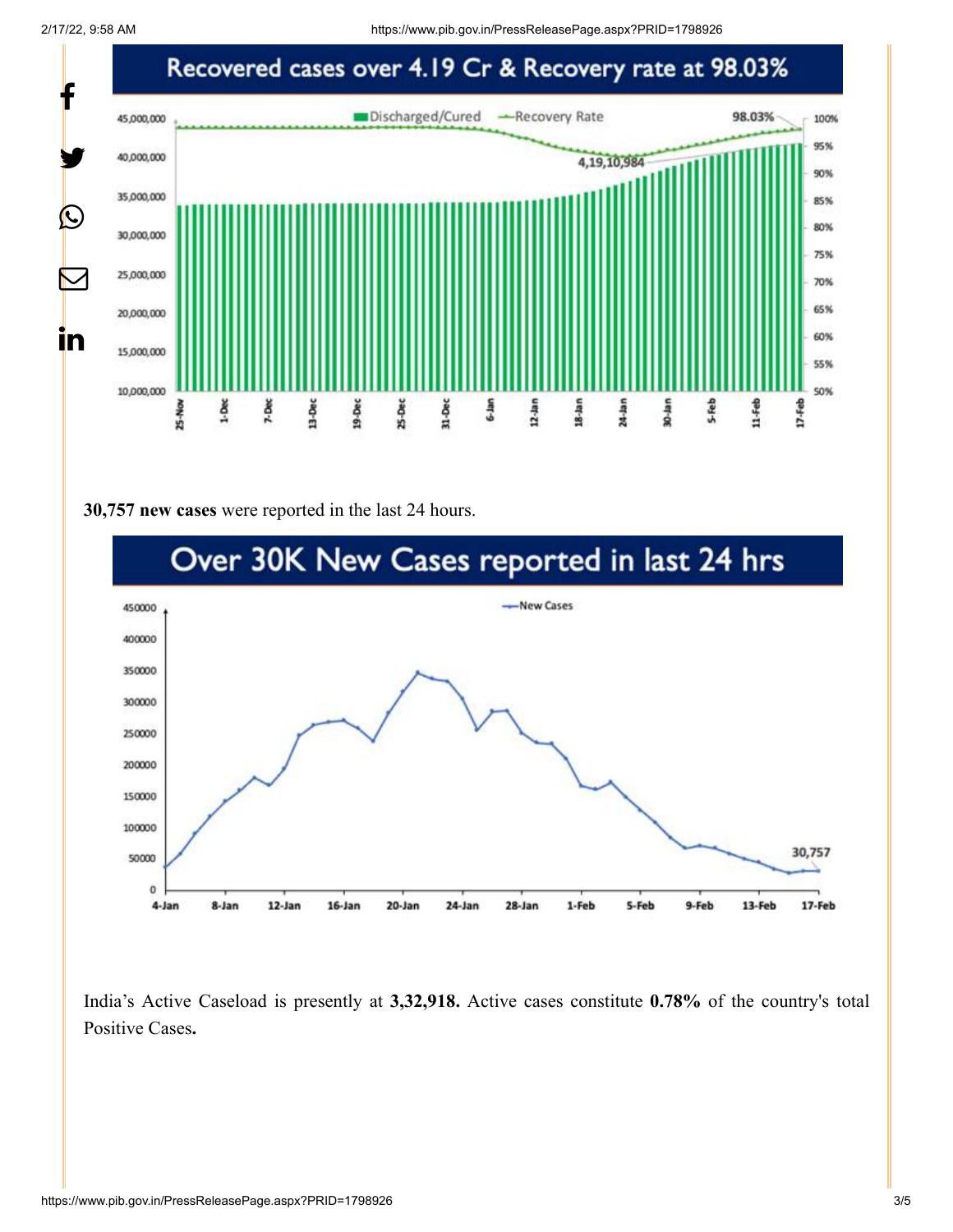



The testing capacity across the country continues to be expanded. The last 24 hours saw a total of **11,79,705** tests being conducted. India has so far conducted over **75.55 Cr (75,55,32,460**) cumulative tests.

While testing capacity has been enhanced across the country, **Weekly Positivity Rate** in the country currently **stands at 3.04%** and the **Daily Positivity rate is reported to be 2.61%.**



**MV/AL**